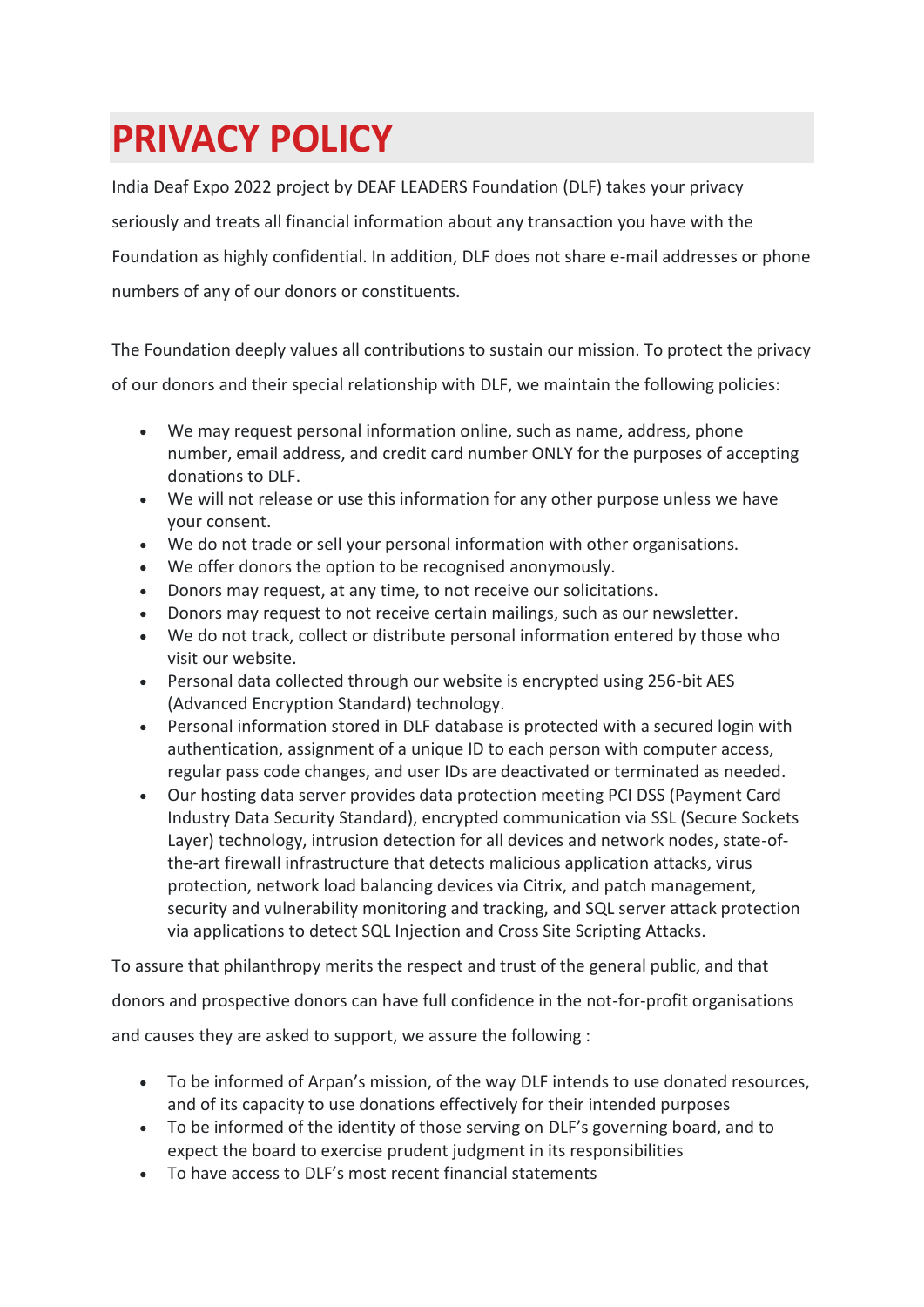- To receive appropriate acknowledgment and recognition
- To be assured that information about their donations is handled with respect and with confidentiality to the extent provided by law
- To expect that all relationships with individuals representing Arpan to the donor will be professional
- To be informed whether those seeking donations are volunteers, employees of the organization or hired solicitors
- To have the opportunity for their names to be deleted from mailing lists that Arpan may intend to share
- To feel free to ask questions when making a donation and to receive prompt, truthful and forthright answers

## **What information we collect**

We use personal information collected from donors for the purposes of processing payments and communicating with donors about DLF as well as conducting the fundraising and other operations of Arpan. This information may include name, amount donated, address, telephone number, donor comments, e-mail address, and any other personal information provided to us ("Donor Data"). For donations by check, Donor Data also includes the data visible on the check.

Information from Payment Processors and Other Service Providers: Payment processors allow donors to give electronically using a payment services account, a credit card, or other payment method. These processors collect certain information from donors, and you should consult their privacy policies to determine their practices.

To provide donors the best possible experience, we work with service providers and may share Donor Data and other information with, or have it transmitted through, them. Such service providers include, for example, collocation facilities and bandwidth providers as well as organisations that help non-profit organizations with fundraising.

## **How we use that information**

Donor Data may be used for these kinds of purposes:

- Distributing receipts and thanking donors for donations
- Informing donors about upcoming fundraising and other activities of Arpan
- Internal analysis, such as research and analytics
- Record keeping
- Reporting to applicable government agencies as required by law
- Surveys, metrics, and other analytical purposes
- Other purposes related to the fundraising operations,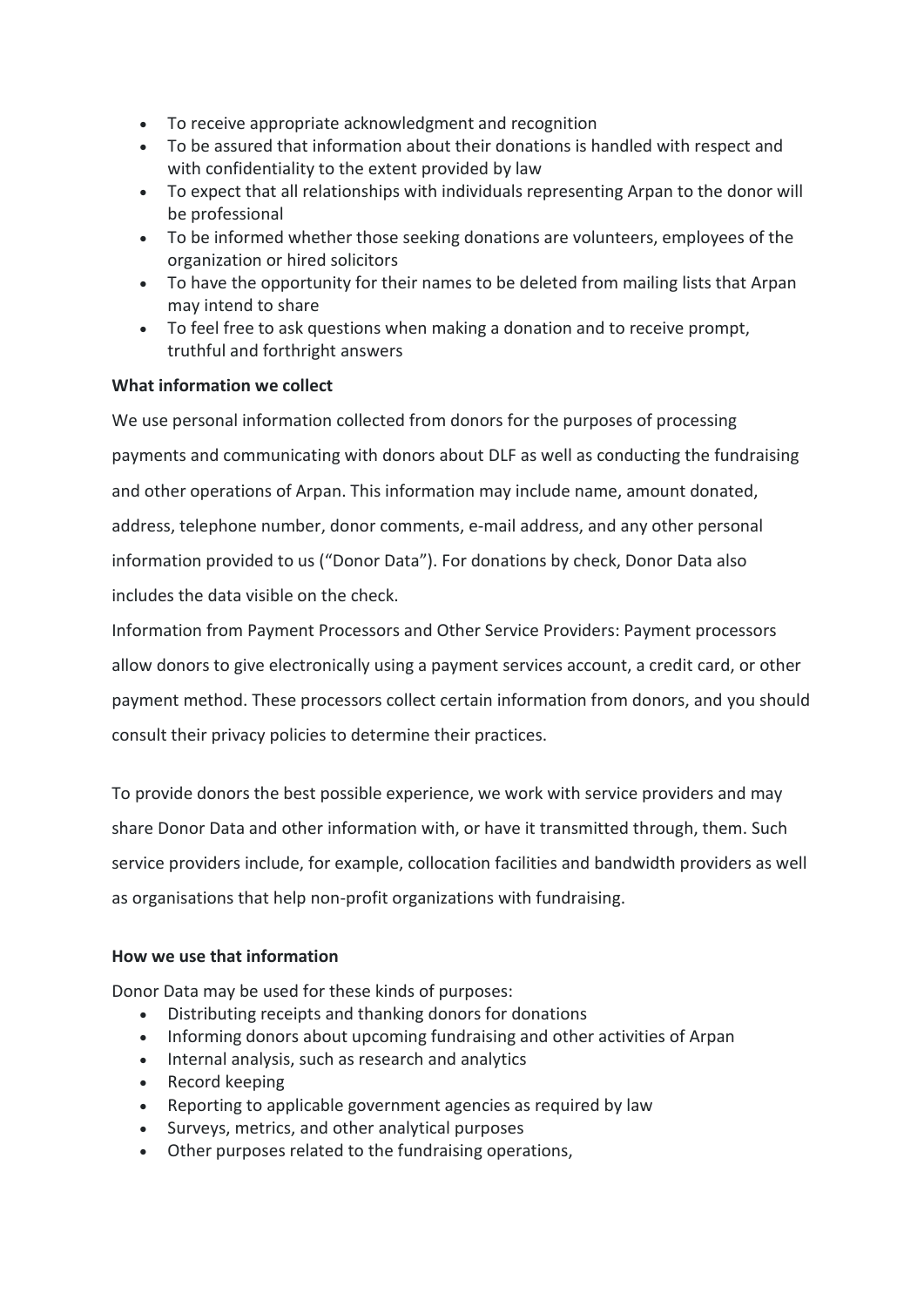Anonymous donor information may be used for promotional and fundraising activities. Comments that are provided by donors may be publicly published and may be used in promotional materials. We may use available information to supplement the Donor Data to improve the information we use to drive our fundraising efforts. We may allow donors the option to have their name publicly associated with their donation unless otherwise requested as part of the online donation process.

We use data gathered for payment processors and other service providers only for the purposes described in this policy.

#### **Contact us**

If you have questions about this Donor Privacy Policy or requests about the status and correctness of your donor data, please contact us at info@arpan.org.in

#### **Security**

We are committed to protecting donor personal information from unauthorised access, alteration, disclosure, or destruction. Among other things, we undertake a range of security practices, including measures to help secure web access to sensitive data and undertake efforts to address security vulnerabilities for various tools and databases.

### **Other Disclosures**

We may disclose information when required by law; when needed to protect our rights, privacy, safety, property, donors, or users; and when necessary to enforce our terms of service.

## **Updates**

We may change the Donor Privacy Policy from time to time. Any and all changes will be reflected on this page. Substantive changes may also be announced through the standard mechanisms by which we communicate with our users and community. You should periodically check this page for any changes to the current policy.

#### **Data Retention**

We seek to retain donor-related information only as needed to fulfil the purposes described in this policy unless a longer retention period is required by law or regulations. For example,